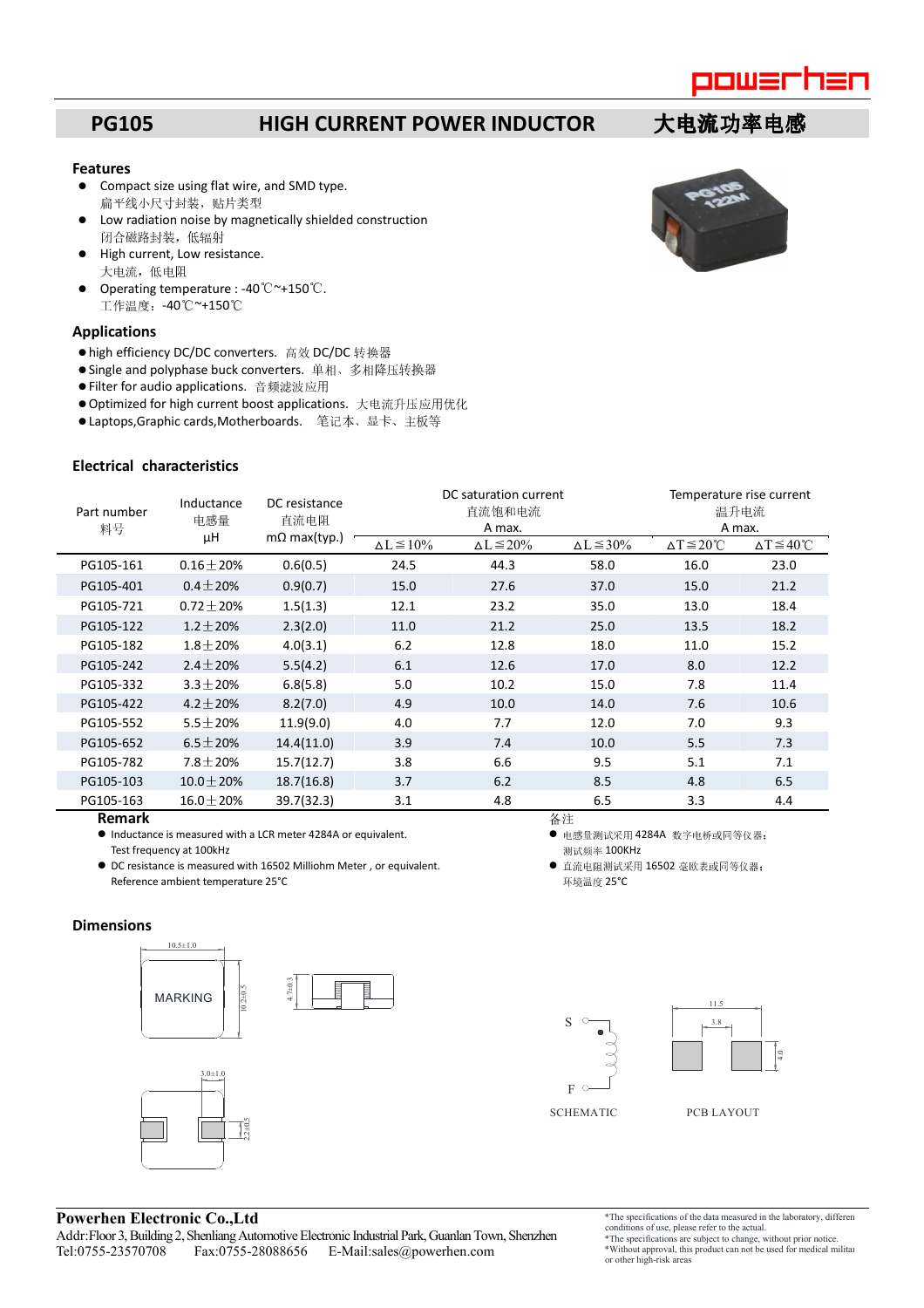



# **Powerhen Electronic Co.,Ltd**

Addr:Floor 3, Building 2, Shenliang Automotive Electronic Industrial Park, Guanlan Town, Shenzhen E-Mail:sales@powerhen.com

\*The specifications of the data measured in the laboratory, different conditions of use, please refer to the actual. \*The specifications are subject to change, without prior notice. \*Without approval, this product can not be used for medical military or other high-risk areas